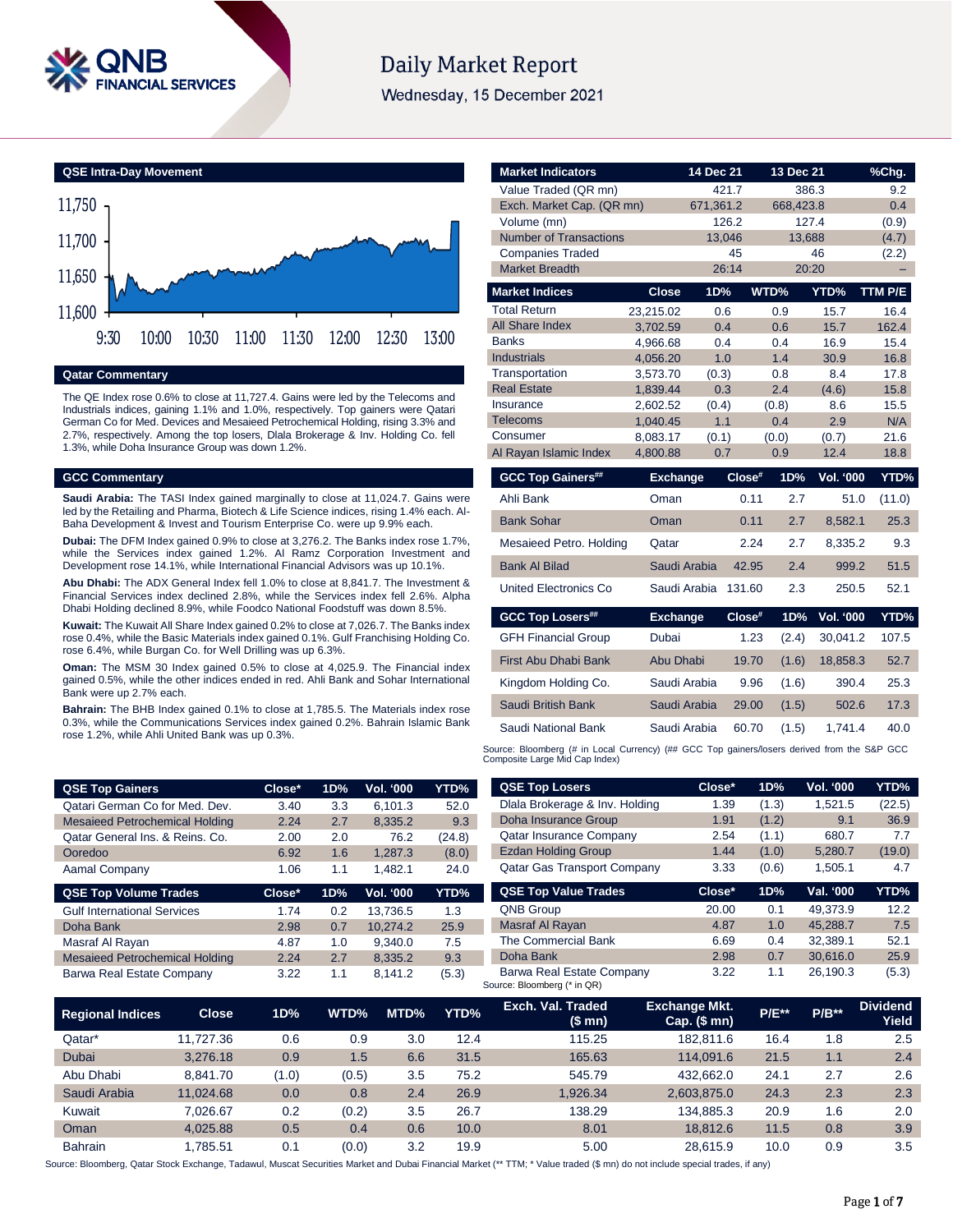### **Qatar Market Commentary**

- The QE Index rose 0.6% to close at 11,727.4. The Telecoms and Industrials indices led the gains. The index rose on the back of buying support from GCC, Arab and foreign shareholders despite selling pressure from Qatari shareholders.
- Qatari German Co for Med. Devices and Mesaieed Petrochemical Holding were the top gainers, rising 3.3% and 2.7%, respectively. Among the top losers, Dlala Brokerage & Inv. Holding Co. fell 1.3%, while Doha Insurance Group was down 1.2%.
- Volume of shares traded on Tuesday fell by 0.9% to 126.2mn from 127.4mn on Monday. Further, as compared to the 30-day moving average of 138.9mn, volume for the day was 9.2% lower. Gulf International Services and Doha Bank were the most active stocks, contributing 10.9% and 8.1% to the total volume, respectively.

| <b>Overall Activity</b>       | Buy %*   | Sell %*  | Net (QR)         |
|-------------------------------|----------|----------|------------------|
| Qatari Individuals            | 26.39%   | 31.15%   | (20,058,222.8)   |
| <b>Qatari Institutions</b>    | 19.66%   | 29.64%   | (42, 111, 165.5) |
| Qatari                        | 46.05%   | 60.79%   | (62, 169, 388.3) |
| <b>GCC Individuals</b>        | 0.33%    | 0.67%    | (1,431,645.6)    |
| <b>GCC</b> Institutions       | 4.81%    | 1.01%    | 16,001,335.0     |
| <b>GCC</b>                    | 5.14%    | 1.68%    | 14,569,689.4     |
| Arab Individuals              | 9.51%    | 8.24%    | 5,326,537.1      |
| <b>Arab Institutions</b>      | $0.00\%$ | $0.00\%$ |                  |
| Arab                          | 9.51%    | 8.24%    | 5,326,537.1      |
| <b>Foreigners Individuals</b> | 1.76%    | 2.04%    | (1, 182, 064.9)  |
| Foreigners Institutions       | 37.56%   | 27.25%   | 43,455,226.7     |
| <b>Foreigners</b>             | 39.31%   | 29.29%   | 42,273,161.9     |

Source: Qatar Stock Exchange (\*as a % of traded value)

# **Global Economic Data**

#### **Global Economic Data**

| <b>Date</b> | <b>Market</b> | <b>Source</b>                          | <b>Indicator</b>                     | <b>Period</b> | <b>Actual</b> | <b>Consensus</b> | <b>Previous</b>  |
|-------------|---------------|----------------------------------------|--------------------------------------|---------------|---------------|------------------|------------------|
| $12 - 14$   | US            | Nat'l Fed. of Ind. Business            | <b>NFIB Small Business Optimism</b>  | Nov           | 98.4          | 98.4             | 98.2             |
| $12 - 14$   | <b>US</b>     | <b>Bureau of Labor Statistics</b>      | <b>PPI Final Demand MoM</b>          | <b>Nov</b>    | 0.80%         | 0.50%            | 0.60%            |
| $12 - 14$   | UK            | UK Office for National Statistics      | <b>Claimant Count Rate</b>           | Nov           | 4.90%         | $- -$            | 5.00%            |
| $12 - 14$   | <b>UK</b>     | UK Office for National Statistics      | <b>Jobless Claims Change</b>         | <b>Nov</b>    | $-49.8k$      | --               | $-58.5k$         |
| $12 - 14$   | UK            | UK Office for National Statistics      | <b>ILO Unemployment Rate 3Mths</b>   | Oct           | 4.20%         | 4.20%            | 4.30%            |
| $12 - 14$   | <b>UK</b>     | UK Office for National Statistics      | Employment Change 3M/3M              | Oct           | 149k          | 225k             | 247 <sub>k</sub> |
| $12 - 14$   | EU            | Eurostat                               | Industrial Production SA MoM         | Oct           | 1.10%         | 1.20%            | $-0.20%$         |
| $12 - 14$   | EU            | Eurostat                               | <b>Industrial Production WDA YoY</b> | Oct           | 3.30%         | 3.00%            | 5.10%            |
| $12 - 14$   | Japan         | Ministry of Economy Trade and Industry | Industrial Production MoM            | Oct           | 1.80%         | $- -$            | 1.10%            |
| $12 - 14$   | Japan         | Ministry of Economy Trade and Industry | <b>Industrial Production YoY</b>     | Oct           | $-4.10%$      | --               | $-4.70%$         |
| $12 - 14$   | Japan         | Ministry of Economy Trade and          | Capacity Utilization MoM             | Oct           | 6.20%         | $- -$            | $-7.30%$         |
| $12 - 14$   | <b>India</b>  | Press Information Bureau of In         | <b>Wholesale Prices YoY</b>          | <b>Nov</b>    | 14.23%        | 11.98%           | 12.54%           |
| $12 - 14$   | India         | Directorate General of Commerce        | Imports YoY                          | Nov           | 56.60%        | $- -$            | 62.50%           |
| $12 - 14$   | India         | Directorate General of Commerce        | <b>Exports YoY</b>                   | <b>Nov</b>    | 27.20%        | $- -$            | 43.00%           |

Source: Bloomberg (s.a. = seasonally adjusted; n.s.a. = non-seasonally adjusted; w.d.a. = working day adjusted)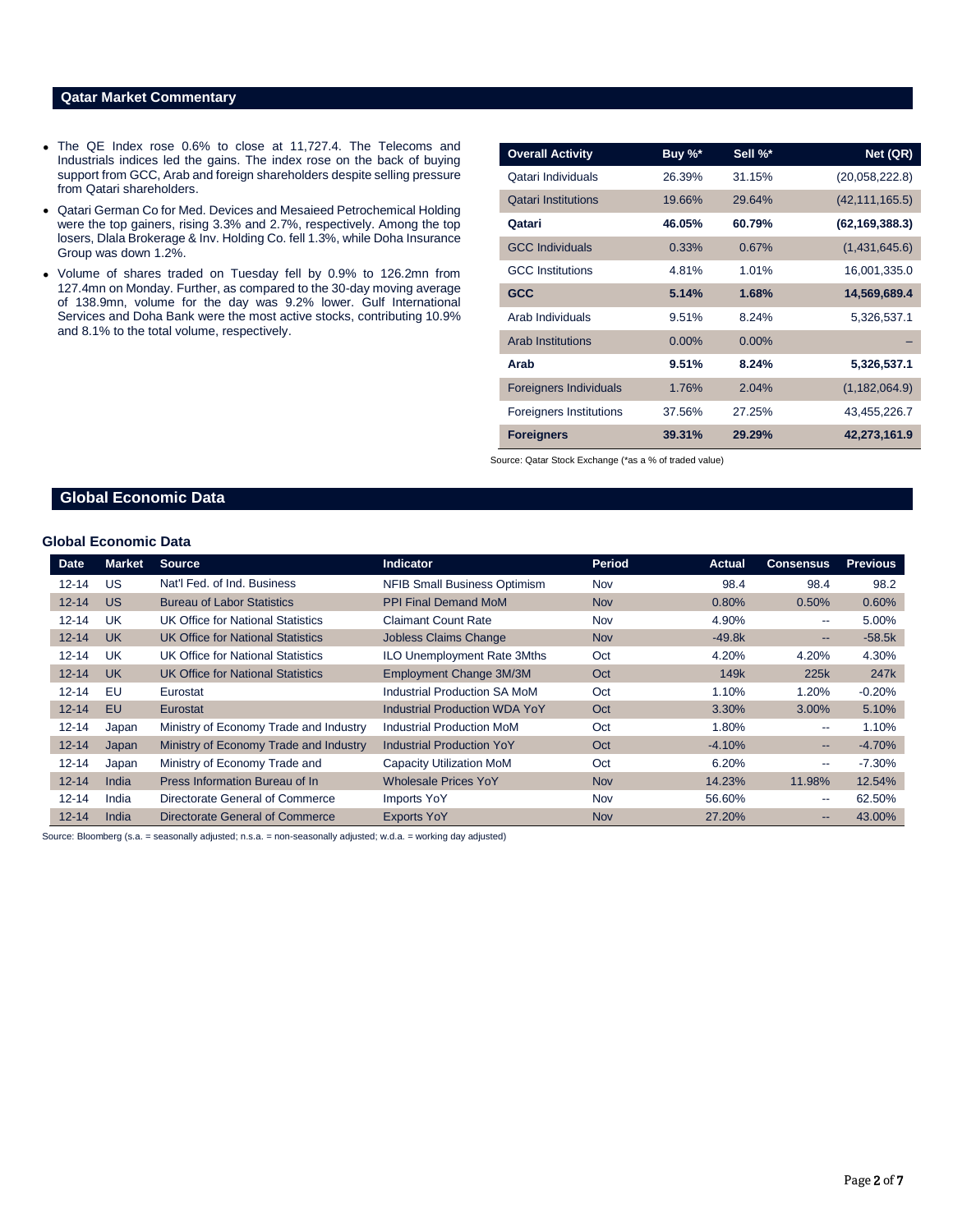# **Qatar**

- **QNBK announces the closure of nominations for board membership –** QNB Group (QNBK) announced the closure of the period for nomination for the membership of its board of directors for 2022 - 2024 on December 14, 2021 at 01:00 PM. (QSE)
- **QNBK launches 'WeChat Pay' to retailers in Qatar –** QNB, the largest financial institution in Middle East and Africa, has launched WeChat Pay, the premier mobile payment solution in China, to retailers in Qatar, affirming its keenness to support retail sector clients wishing to attract Chinese customers. Used by more than 1.2 billion monthly worldwide, the WeChat Pay mobile payment solution constitutes an additional powerful tool for retailers wishing to attract – and win the loyalty of – Chinese consumers travelling abroad. The new partnership enables QNB's merchant network in Qatar to cater to the Chinese customers by giving them the opportunity to make use of WeChat Pay as a safe and secure payment option and to go cashless.With WeChat Pay, QNB is pursuing its policy of offering innovative payment acceptance options on the market targeting the international customers of its retail sector clients. The latest offering by QNB will also provide more benefit for local retailers targeting the travel and tourism industry. (QNB Press Release)
- **QIBK launches Qatar's 'first-of-its-kind' Visa Direct new remittance service –** Qatar Islamic Bank (QIBK) has launched a new remittance service, 'Visa Direct', in partnership with Visa, the world's leader in digital payments. The "first of-its-kind" solution in Qatar will allow QIBK customers to transfer funds to overseas Visa cards in near real-time. Visa Direct is a cross border fund transfer service that allows QIBK savings and current account holders to transfer funds from their banking accounts to overseas Visa debit, credit, or prepaid cards through the QIBK Mobile App. Initially, Visa Direct service will be available to more than 25 countries in Mena region, Europe and Asia with plans to include many more countries across the globe in the near future. The new remittance service is designed to simplify QIBK customers' remittance experience allowing them to enjoy near real-time fund transfers to friends and families overseas crediting the fund directly to the recipient's Visa card. Customer will only need to enter the Visa card details of the beneficiary and make the transfer in a fast and secured manner. Visa Direct is a single gateway for QIBK to reach global beneficiaries for payments. The new remittance service leverages QIBK's award-winning digital banking platform, as well as Visa's extensive global reach offering an innovative approach in global payment convenience. (Gulf-Times.com)
- **PSA: CPI surges 6.09% YoY in November 2021 –** The Planning and Statistics Authority (PSA) has released the consumer price index (CPI) for the month of November 2021. The CPI for the month reached to 101.75 points, showing an increase by 1.33% compared to CPI for October. Compared to CPI for November 2020 Y-oY, an increase of 6.09% has been recorded in the CPI for November 2021. An analysis on M-o-M basis of CPI for November 2021 compared with CPI for October, showed that there were fi ve main groups, where respective indices in this month increased, namely "recreation and culture" by 7.92%, "transport" by 2.63%, "clothing and footwear" by 2.09%,"food and beverages" by 0.58%, and a slight increase in "miscellaneous goods and services" by 0.06%. A decrease has been recorded in "housing, water, electricity and other fuel" by 0.46%, "restaurants and hotels" by 0.06%, and "education" by 0.01%. "Tobacco", "furniture and household equipment", "health", and "communication" had remained flat at. In a comparison of the CPI

for November 2021 with the CPI for November 2020 (annual change), an increase has been recorded by 6.09%. This Y-o-Y price increase was primarily due to prices rising in nine groups namely: "recreation and culture" by 35.25%, followed by "transport" by 13.62%, "food and beverages" by 6.80%, "furniture and household equipment" by 3.72%, "miscellaneous goods and services" by 3.07%, "clothing and footwear" by 2.10%, "restaurants and hotels" by 2.04%, "education" by 1.77%, and "communication" by 0.60%. A decrease has been shown in price levels in "housing, water, electricity and other fuel" by 4.02%, and "health" by 1.39%. No changes were recorded on "tobacco". The CPI for November 2021 excluding "housing, water, electricity and other fuel" group stands at 105.62 points, an increase by 1.74% compared to the index of October 2021, and by 8.63% when compared to the CPI for November 2020. (Gulf-Times.com)

- **VFQS official telecom partner of Qatar Balloon Festival –** Vodafone Qatar (VFQS), in partnership with Asfary and Safe Flight Solutions, has been officially announced as the Telecom Partner of the Qatar Balloon Festival, which was launched on December 9 at Aspire Park and runs until December 18. The festival in its second edition brings more than 40 hot air balloons with a wide diversity of colors, shapes and designs. Besides the balloons, the festival offers a variety of stage activities and competitions targeting families and tourists in the lead-up to Qatar National Day. (Gulf-Times.com)
- **Al-Khater: Qatar-India bilateral trade totals \$9bn in first nine months of 2021 –** India is now Qatar's third largest trading partner with bilateral trade amounting to \$9bn in the first nine months of 2021, noted HE Sultan bin Rashid Al-Khater, Undersecretary at the Ministry of Commerce and Industry. He was virtually addressing the 27th edition of the Partnership Summit 2021, themed 'Partnering for Building a New World: Growth, Competitiveness, Sustainability, Technology'. The threeday summit until December 15 was inaugurated by India's Minister of Commerce and Industry Piyush Goyal via video conferencing. In his address, Al-Khater praised the "close relations" between Qatar and India, which are founded on solid historical roots. Al-Khater said Qatar is home to about 55 companies wholly-owned by the Indian side operating in the Qatari market, and more than 15,000 companies jointly-owned by the Qatari and Indian sides. Moreover, Qatar has been keen to invest in the economies of its strategic partners, especially India, Al- Khater pointed out. (Gulf-Times.com)
- **Qatar renews pledge to give and achieve more prosperity –** HE the Chairman of Qatar Chamber (QC) Sheikh Khalifa bin Jassim bin Mohamed Al-Thani said that Qatar National Day is a precious occasion in which the meanings of solidarity and cooperation are evident, as well as loyalty to parents and grandparents, highlighting their achievements for the sake of the nation's elevation and development, and in which Qatar renews the pledge to give and achieve more prosperity. In a statement to Qatar News Agency (QNA) on the occasion of Qatar National Day, he expressed on his and QC's Board of Directors and the private sectors' behalf warmest congratulations to His Highness the Amir Sheikh Tamim bin Hamad Al-Thani and His Highness the Father Amir Sheikh Hamad bin Khalifa Al-Thani on an occasion dear to everyone's hearts. He affirmed that the private sector is proud of the great support given by the wise leadership as a real partner in the development process the country is witnessing. He added that the private sector pledges to the Amir that it will do what it can to achieve the goals sought by the State, whether at the level of Qatar National Vision 2030 or beyond. He noted that this year's National Day celebration is distinctive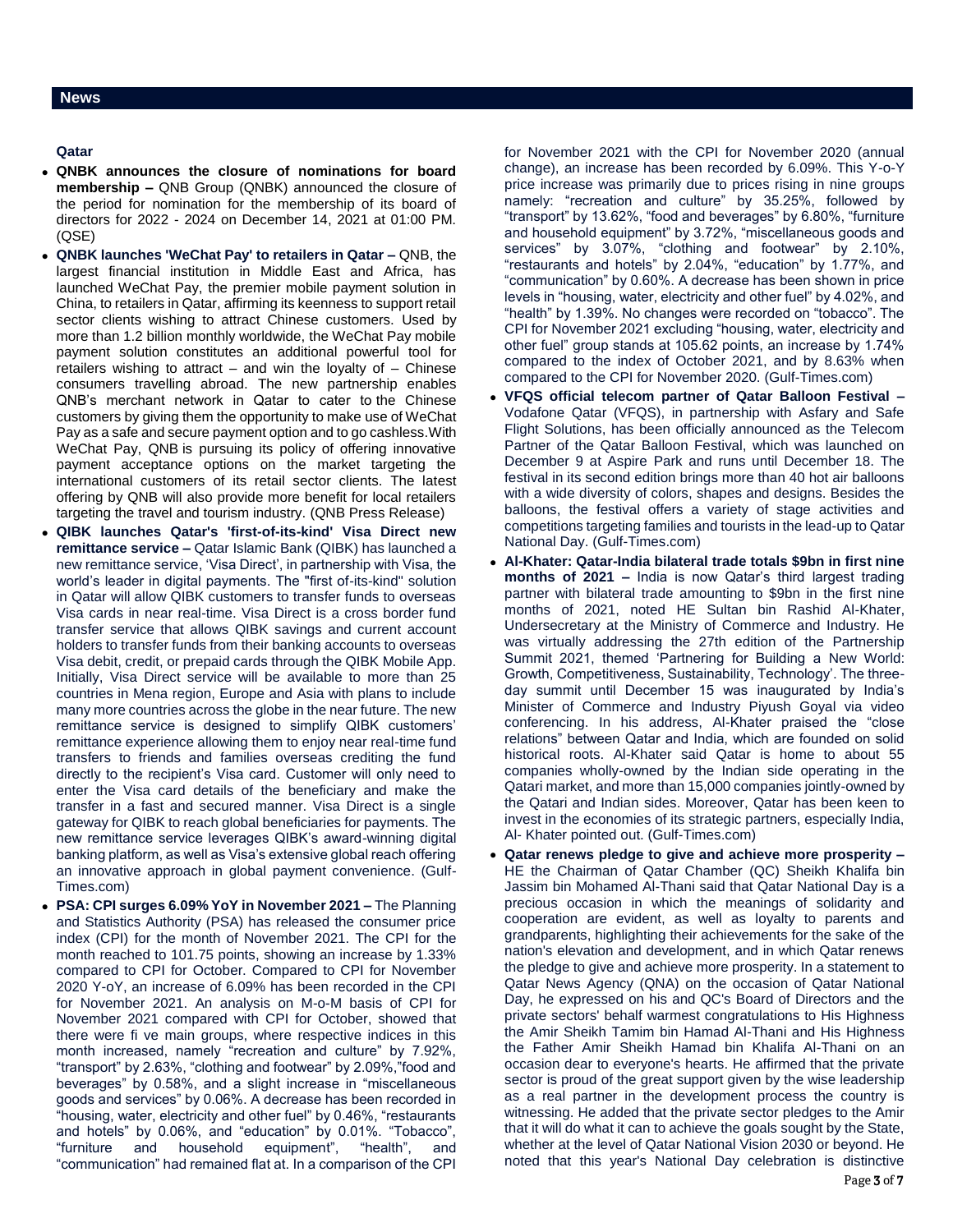because it coincides with Qatar's hosting of the FIFA Arab Cup Qatar 2021, as well as the countdown to hosting the FIFA World Cup Qatar 2022, the global event that is anticipated by all countries of the world, which will turn their eyes to Qatar to follow up on the best hosting of the international championship. (Gulf-Times.com)

- **GCC leaders express support for successful World Cup Qatar 2022 –** The final statement of the 42nd summit of the GCC Supreme Council held yesterday in Riyadh reiterated the support of the GCC member countries to the State of Qatar in successful hosting of the FIFA World Cup Qatar 2022.The GCC summit praised the success of organizing the FIFA Arab Cup, which is currently being hosted by Qatar, and for the outstanding organization and efforts made by the country to make this tournament a success. The Council also praised the support provided by the State of Qatar, amounting to \$90m, to Yemen through the World Food Program. In the final statement, the Supreme Council of the GCC valued raising the level of the presidency of the Qatari-Saudi Coordination Council to the level of Amir H H Sheikh Tamim bin Hamad Al Thani and H R H Prince Muhammad bin Salman bin Abdulaziz Al Saud, Crown Prince, Deputy Prime Minister and Minister of Defence of the Kingdom of Saudi Arabia. The Council welcomed the positive results of the meeting of the Coordination Council on December 8, 2021, to develop joint bilateral cooperation in a way that enhances integration between the two brotherly countries. (Peninsula Qatar)
- **Qatar Airways Expects to Ground More Airbus A350s, SCMP Reports –** Qatar Airways is expecting to ground more Airbus A350 jets over issues in their finish, the South China Morning Post reports, citing an interview with the airline's CEO Akbar Al Baker. Qatar planning to lease aircraft to make up for more planes being grounded. Warns it will be difficult to repair relationship with Airbus. "With Airbus, the damage is very severe. I don't know how we will be able to work with them again," Al Baker told the SCMP. (Bloomberg)
- **Al Baida Group signs exclusive agreement with Saudi-based Alkhorayef Group –** Al Baida Group has signed an exclusive business agreement with Saudi Arabian industrial firm, Alkhorayef Group, to further their cooperation in the field of investment, as well as in agricultural and industrial development. Engineer Ali Abdullatif Al-Misnad, chairman of Al Baida Group, signed the agreement with Sheikh Mohamed Abdulla Alkhorayef, chairman of Alkhorayef Group. The agreement aims at strengthening co-operation between both sides in the fields of industrial and agricultural equipment and in irrigation systems, which include Western irrigation systems. It also aims to enhance co-operation between both firms in providing pumping solutions, such as the deep well pumps, horizontal pumps, rivers and aqueduct pump solutions, in addition to providing the iron tubes (polyethylene), generators, diesel engines, and electrical control panels. (Gulf-Times.com)
- **OIL TENDER: Qatar offers 4 Al-Shaheen cargoes for February loading –** Qatar Petroleum for the Sale of Petroleum Products Company Limited (QPSPP) offered four cargoes of Al-Shaheen crude for February 1-2, February 15-16, February 25- 26 and February 26-27 loading, according to traders who asked not to be identified. Company also offers Qatar Marine for February 1-28 and Qatar Land for February 1-28 loading in same tender. Cargo size 500k barrels; bids due Tuesday. The company sold three cargoes of January-loading Al-Shaheen crude at an average premium of ~\$3.40-\$3.50 per barrel to Dubai benchmark price via tender last month. (Bloomberg)

#### **International**

- **US producer prices soar as supply bottlenecks persist –** US producer prices increased more than expected in November as supply constraints persisted, leading to the biggest annual gain since the series was revamped 11 years ago and supporting views that inflation could remain uncomfortably high for some time. The report from the Labor Department on Tuesday, which also showed strong growth in underlying producer inflation, followed on the heels of news last Friday that annual consumer prices surged by the most since 1982 in November. Soaring inflation complicates President Joe Biden economic agenda, including a \$1.75tn social policy and climate bill stuck in Congress. Together with a tightening labor market, rising price pressures will likely see the Federal Reserve announcing that it will accelerate the tapering of its massive bond purchases when officials end a two-day meeting on Wednesday and potentially start raising interest rates sooner than previously expected. The producer price index for final demand jumped 0.8% last month after advancing 0.6% in October. The broad-based increase in the PPI was led by a 0.7% rise in services, which followed a 0.2% gain in October. The acceleration in services reflected a 2.9% jump in prices for portfolio management. There were also increases in prices for hotel and motel accommodation as well as airline fares and transportation of freight and mail. But prices for wholesale furnishings and bundled wired telecommunications access services fell. Wholesale goods prices rose 1.2% after increasing 1.3% in October. Prices for iron and steel scrap rose 10.7%. There were also increases in wholesale gasoline and food prices. But prices for diesel fuel fell as did the cost of light motor trucks. (Reuters)
- **IHS Markit: Two thirds of Britons expect BoE rate rise by June 2022 –** A record two thirds of British households expect the Bank of England to raise interest rates within the next six months, but the proportion expecting a rise in the very short term has fallen due to the Omicron variant, a survey showed. "Although dented slightly due to pandemic-related concerns, households' interest rate expectations are at levels where the Bank of England have historically hiked," said Lewis Cooper, an economist at IHS Markit which commissioned the poll. Market researchers Ipsos MORI surveyed around 1,500 working-age people in Britain between December 2 and December 6. Some 67% of people expected the BoE to raise its main interest rate from its current record-low 0.1% within six months, up from 66% in November's survey and the highest percentage since the series began in 2013. But the proportion expecting a move within three months fell to 43% from 44%, and just 12% expect a rise when the BoE announces its December policy decision on Thursday. Last month the BoE wrongfooted many professional investors when it kept interest rates on hold and decided to wait for more evidence on the impact of the end of the government's job furlough program. (Reuters)
- **IMF tells UK to plug gaps in fast growing 'non-bank' sector –** Britain needs to plug data and monitoring gaps in its fast growing 'non-bank' sector where liquidity during market crises could be helped by having access to government bond operations, the International Monetary Fund said on Tuesday. Non-banks comprise hedge funds, mutual funds, pension funds, money market funds and insurance companies, which collectively now account for half of global financial activity. Britain is a global financial hub whose non-banking sector has grown significantly, said Udaibir Saran Das, adviser and deputy director of Monetary Capital Markets at the IMF. "That is something we have flagged with some sense of urgency to the UK authorities, that there are data gaps that need to be plugged, the perimeter of surveillance... needs to be broadened," Saran Das told a news conference on the IMF's latest assessment of Britain's economy and financial sector. "It's no longer just the UK's problem, this thing has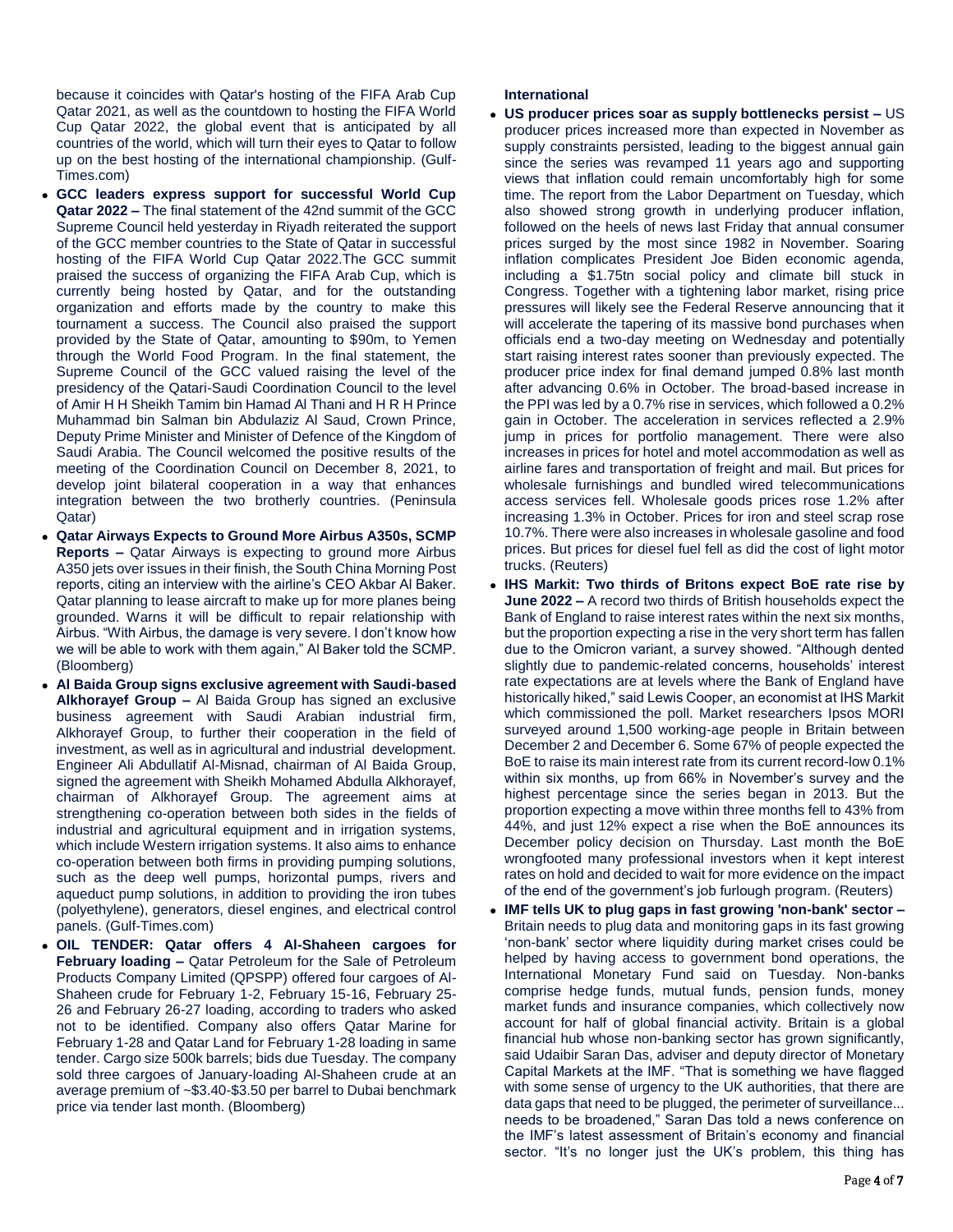become very much an international issue." The Bank of England, like its counterparts in the United States and the euro zone, injected liquidity into markets as economies went into lockdown in March 2020 to fight COVID-19, creating a "dash for cash". Intervention prevented money market funds and other market participants from freezing up, but regulators globally are looking at what measures can be taken to avoid having to do the same again in the next market crisis. (Reuters)

- **Eurozone bond yields rise, eyes on central banks –** Eurozone government bond yields were mostly higher on Tuesday as investors focused on a likely hawkish shift from the US Federal Reserve at its policy meeting, which ends on Wednesday. Major central banks are due to meet this week, including the Fed and the European Central Bank, to assess the risks posed by the Omicron coronavirus variant and to decide how and when to reduce pandemic emergency measures put in place nearly two years ago. On Tuesday, US producer prices increased more than expected in November, supporting views that US inflation could remain uncomfortably high for some time. That pushed US yields higher and Eurozone markets followed suit, with Germany's 10 year government bond yield , the benchmark of the bloc, rising as much as 3 bps on the day to -0.35%. The German yield curve as measured by the gap between two and 10-year yields briefly flattened to 29.5 bps, the narrowest since late August. Most Southern European bonds outperformed, with yields rising less than their higher-rated peers in a sign that the ECB was expected to remain supportive even when its bond purchases slow. (Reuters)
- **China's factory output speeds up but retailers struggle on new COVID hit –** China's factory output grew faster than expected in November, supported by stronger energy production and a moderation in raw materials prices, but retail sales slowed as new COVID-19 outbreaks hit the world's second-largest economy. The data, along with a slowdown in investment growth, underlined persistent headwinds facing the world's secondlargest, promoting policymakers to ratchet up support. "The economy remained quite weak in November," said Zhiwei Zhang, chief economist at Pinpoint Asset Management. "Domestic consumption weakened further, which is driven by the zero tolerance policy that hurts the service sector and the continued slowdown in the property sector." Factory output rose 3.8% in November from a year earlier, official data showed on Wednesday, beating expectations for a 3.6% rise and accelerating from a 3.5% increase in October. Retail sales in November rose 3.9% from a year earlier, however, below the 4.6% growth expected in the poll and October's 4.9% rise. Fixed asset investment rose 5.2% in the first 11 months from the same period a year earlier, slower than the 5.4% increase tipped by a Reuters poll and the 6.1% in January-October. China's economy, which is losing steam after a solid recovery from the pandemic, faces multiple challenges heading into 2022, due to a property downturn and strict COVID-19 curbs that have hit consumer spending. Some analysts expect fourth-quarter gross domestic product growth to dip below 4% from the 4.9% pace in the previous quarter, although the full-year growth could still be about 8%, above the official target of over 6%. (Reuters)
- **China November new home prices suffer biggest decline in 6 years –** China's new home prices suffered their biggest monthon-month slump since February 2015 in November, as tighter policies and a liquidity crunch in the property sector hurt demand, official data showed. New home prices fell 0.3% month-on-month after easing 0.2% in October, according to Reuters' calculations of data released by the National Bureau of Statistics (NBS). They rose 3.0% in November from a year earlier after gaining 3.4% in October. China's property sector has been grappling with tighter regulation this year, including curbs on banks lending and limits

on how much property developers can borrow, and growing financial woes. Last week, China Evergrande Group and another major developer Kaisa missed payment deadlines on their offshore bonds, prompting Fitch to downgrade the companies to "restricted default" status. The country's top leaders said "houses are for living in, not for speculation" during an agenda-setting meeting on Friday. They also pledged to promote the healthy development of the property market and better meet the reasonable demand of home buyers. In November, monthly prices rose in 9 of 70 cities, less than the 13 cities that reported price gains in October. Faced with property market woes and tighter regulation, at least six cities have introduced measures to boost home purchases since November, including providing subsidies or deed tax reductions, local media has reported. Unsold housing stock in China's 100 biggest cities rose to the highest level in five years in November, according to a private sector survey last Friday. S&P ratings agency said in a recent note it expected the property downturn to persist on the back of credit tightening and restrictive policies in the sector, potentially leading to a 10% decline in nationwide residential sales next year. (Reuters)

### **Regional**

- **IEA: Omicron impact aside, oil supply set to top demand –** A surge in COVID-19 cases and the emergence of the Omicron variant will dent global demand for oil, the International Energy Agency (IEA) said on Tuesday, but the broader picture is one of increasing output set to top demand this month and soar next year. "The surge in new COVID-19 cases is expected to temporarily slow, but not upend, the recovery in oil demand that is underway," the Paris-based IEA said in its monthly oil report. "New containment measures put in place to halt the spread of the virus are likely to have a more muted impact on the economy versus previous COVID waves," it said. (Reuters)
- **Saudi Arabia's economy expanded 7% in 3Q –** Saudi Arabia's economy grew 7% in the third quarter from a year earlier, official data showed on Tuesday. The expansion was slightly bigger than official estimates of a 6.8% annual growth during the period. QoQ, the economy of the world's biggest oil exporter grew by 5.7%, the General Authority for Statistics said. (Reuters)
- **Saudi PIF holds 64% stake in Saudi telecom after offering –** Saudi Arabia's Public Investment Fund now holds a stake of 64% of Saudi Telecom's issued shares after a secondary offering, according to statement to Saudi stock exchange. (Bloomberg)
- **Saudi Arabia's central bank says monetary conditions reassuring –** Saudi Arabia's Central Bank Governor Fahad Al Mubarak says monetary conditions in the kingdom are reassuring and that the banking sector enjoys financial solvency and good liquidity to face the current challenges, according to statement on the regulator's website. Central bank ready to support financial and monetary stability immediately if need be. (Bloomberg)
- **MIS renews facility with NBK –** Al Moammar Information Systems Company (MIS) has renewed a Sharia-compliant facility worth SR155mn with the National Bank of Kuwait (NBK). Valid until 31 August 2022, the facility aims to finance new project contracts and issue bank guarantees, according to a bourse filing on Tuesday. The facility agreement is secured by a promissory note to the amount of total facilities limit. (Zawya)
- **Saudi Arabia sees spending on power and renewable projects to hit SR1.1tn –** Saudi Arabia expects spending on power and renewable energy projects to hit SR1.1tn until 2030, according to a presentation from the Kingdom's energy ministry. The country sees most of the spending being made in power transmission projects with SR430bn, showed the presentation that was presented on Monday by the energy minister during the Saudi budget forum in Riyadh. (Zawya)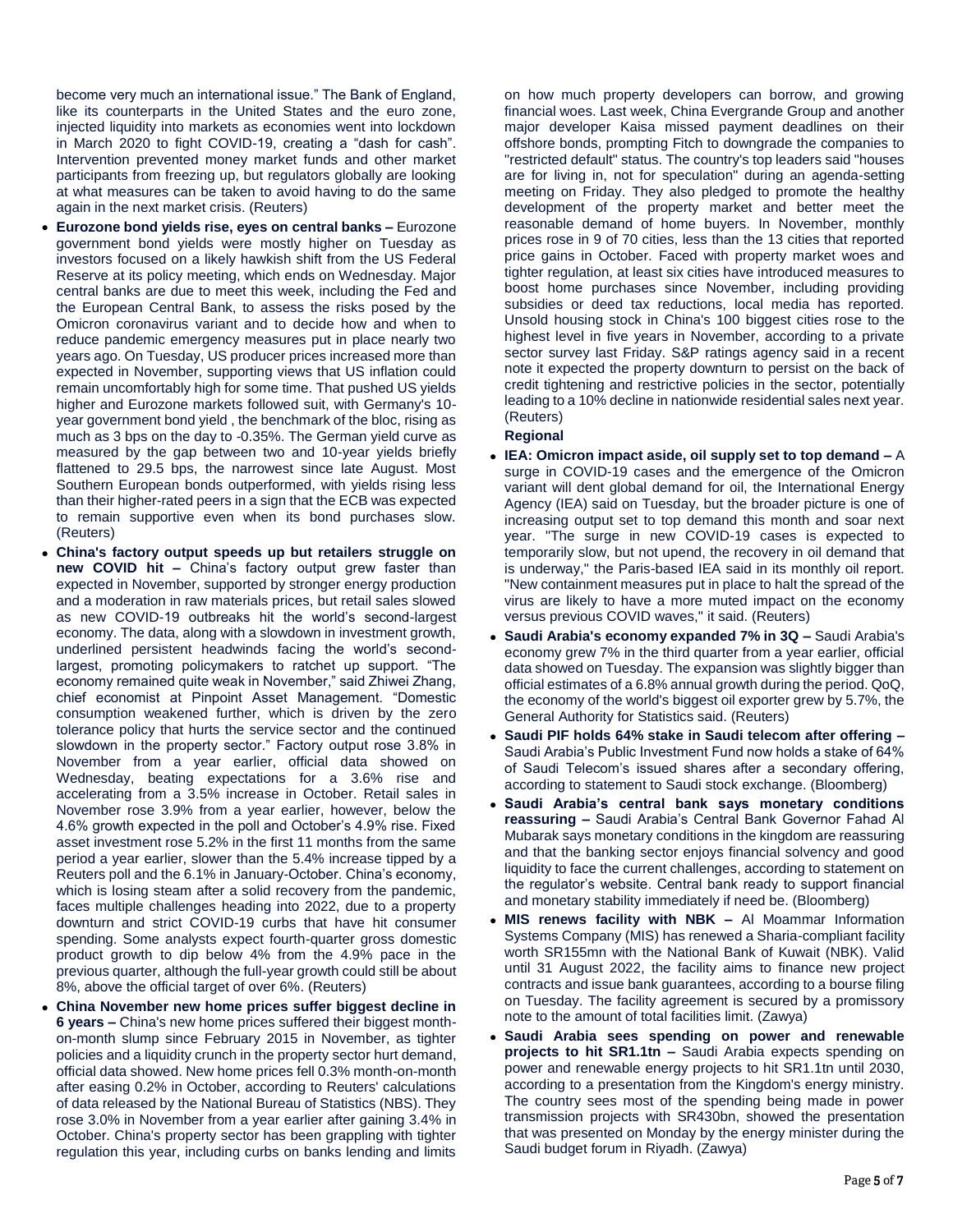- **.** ICAEW: UAE economy will return to pre-pandemic level in 1Q **2022 –** The UAE economy will grow by 6.5% in 2022, meaning it will reach its pre -pandemic level in the first quarter, according to forecasts by the ICAEW. Higher oil output, loosening of the COVID -19 restrictions and the start of Expo 2020 Dubai are driving recovery, with the economy growing by 1.7% this year, according to the chartered accountants' professional body. Following the OPEC+ easing of production limits, the ICAEW forecasts a significant oil production increase in 2022, with the UAE benefitting from its production baseline being raised to over 3.5mn barrels from May 2022, from just under 3.2mn. (Zawya)
- **CBUAE slaps AML/CFT sanctions on bank operating in UAE –** The Central Bank of the UAE (CBUAE) has imposed administrative measures and a subsequent financial sanction on a bank operating in the UAE, the apex bank said in a statement without mentioning the name of the financial institution. According to the central bank, the sanctions are pursuant to Article 14 of the Federal Decree Law No. (20) of 2018 on Anti Money Laundering and Combating the Financing of Terrorism and Illegal Organization's (AML/CFT), and pertinent articles and decisions of the Cabinet and the CBUAE's Board of Directors in relation to AML/CFT. (Zawya)
- **Dubai's Global Ventures close to raising \$100mn target for**  second fund - Dubai-based Global Ventures is close to meeting a \$100mn target for its new fund after attracting investments from Abu Dhabi and Saudi Arabia's state investors, insurer Bupa Arabia and US investors, founder Noor Sweid said. This is the startup investment company's second fund, which has raised double that of its inaugural venture and will participate in pre series "A" and series "A" funding for startups in the Middle East and Africa region. (Reuters)
- **Mubadala, Bahrain's Mumtalakat sign MOU to explore investments –** Abu Dhabi's Mubadala and Bahrain's Mumtalakat Holding sign MoU to facilitate strategic cooperation, explore worldwide co -investment opportunities. As part of the deal, the two sovereign wealth funds will exchange best practices to enhance investment and operational capabilities. (Bloomberg)
- **LNG TENDER: Oman offers cargo for January 16 -18 loading –** Oman LNG offers a cargo on an FOB basis for loading from Qalhat terminal on January 16 -18, according to people familiar. Same cargo also offered on DES basis for January 31 -Febuary 3 delivery. (Bloomberg)
- **Kuwait sells KWD290mn 91-day bills; bid-cover 8.8 Kuwait** sold KWD290mn of bills due March 15, 2022 on December 14. Investors offered to buy 8.8 times the amount of securities sold. The bills have a yield of 1.125% and settled December 14. (Bloomberg)
- **Zain Jordan agrees to sell, leaseback telecom towers to TASC -** Kuwait-based telephone operator Zain says its Jordan unit entered into a 15 -year pact to sell and leaseback the passive physical infrastructure of its 2,607 tower portfolio to TASC Towers for \$88mn. Transaction includes an additional 223 sites transferring to TASC Towers on a managed basis. Zain Group holds a 25% minority stake in TASC Towers, which is headquartered in Dubai. (Bloomberg)